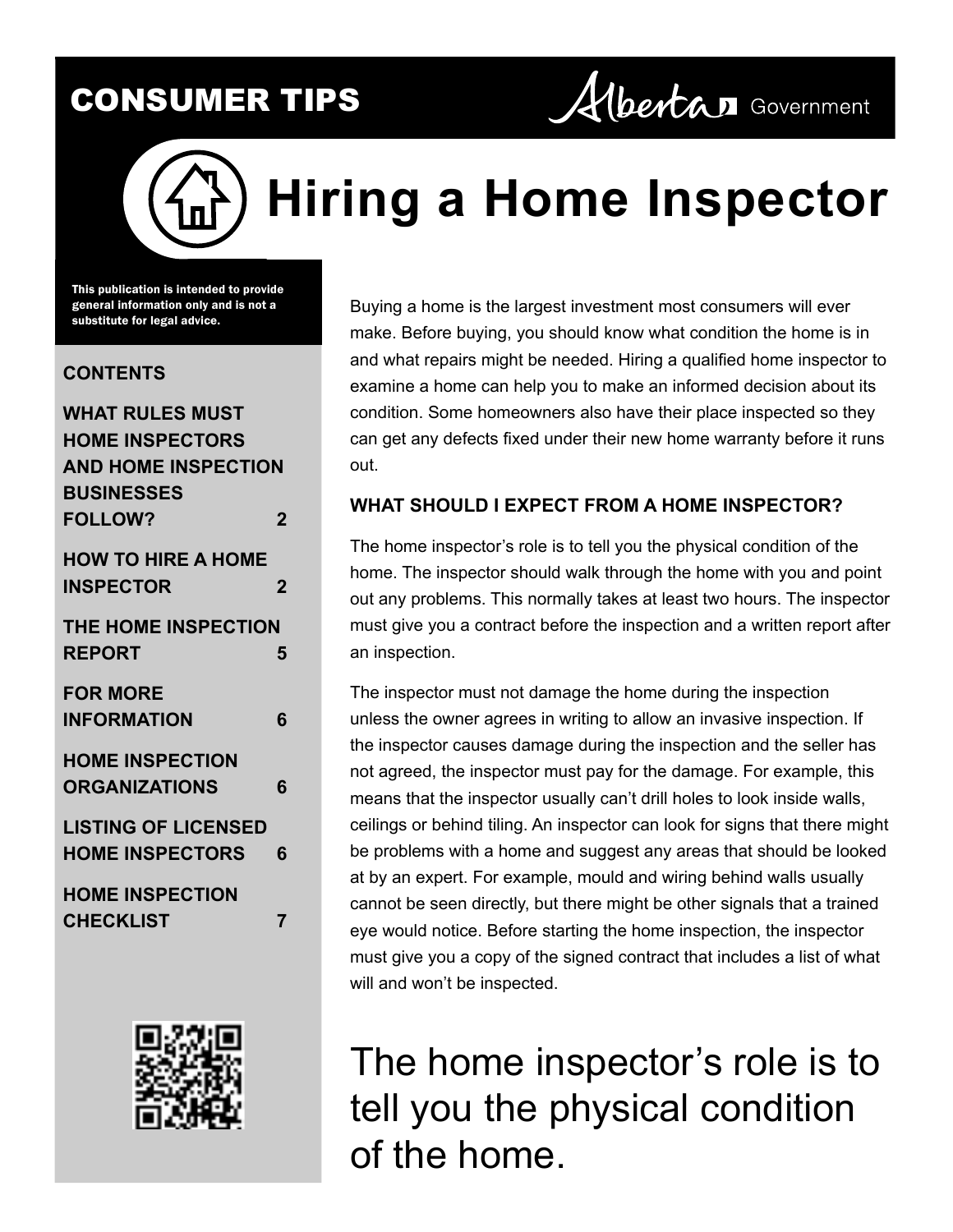<span id="page-1-0"></span>You and your inspector should also ask the seller and the realtor if there are any problems with the home. The seller and realtor must answer you honestly and not hide any problems that they know about.

#### **WHAT RULES MUST HOME INSPECTORS AND HOME INSPECTION BUSINESSES FOLLOW?**

Under Alberta's *Consumer Protection Act,* an inspector must disclose information honestly and openly, and deal with you fairly. The *Home Inspection Business Regulation* sets out specific rules for home inspectors and home inspection businesses. All inspectors must have completed a minimum level of education. The regulation also sets out the requirements for home inspection contracts and for the inspection report that the inspector provides to the consumer.

Home inspection businesses must have:

- a licence from the Government of Alberta,
- a bond or other form of security, and
- errors and omissions insurance.

Home inspectors who are working for an inspection business must have a licence. To have a licence, a home inspector must:

- be employed by a home inspection business, and
- be a Registered Home Inspector (RHI) or Certified Master Inspector (CMI), or
- have a degree, diploma, or certificate in home inspection from an approved school, and pass a test inspection by a CMI from the International Association of Certified Home Inspectors Alberta, or a RHI from the Canadian Association of Home & Property Inspectors, or
- hold an approved home inspection designation from an approved industry association, or
- a licence from an approved regulatory body.

Home inspectors who are close to getting these qualifications may work with a conditional licence.

#### **HOW TO HIRE A HOME INSPECTOR**

#### **Finding an inspector**

Talk to friends or others you know who have used a home inspector. Ask if they were satisfied. Did the home inspector identify problems with the house? Sometimes your realtor will recommend a list of home inspectors.

Another way to find a home inspector is to contact home inspector associations for a list of members. Ask what an inspector must do to become a member. Does the association require members to have special training, qualifications, education or experience? Ask what the association will do if you have a complaint about one of their members. You will find the names and information about three home inspection associations on page 6. Some home inspectors do not belong to any of these organizations.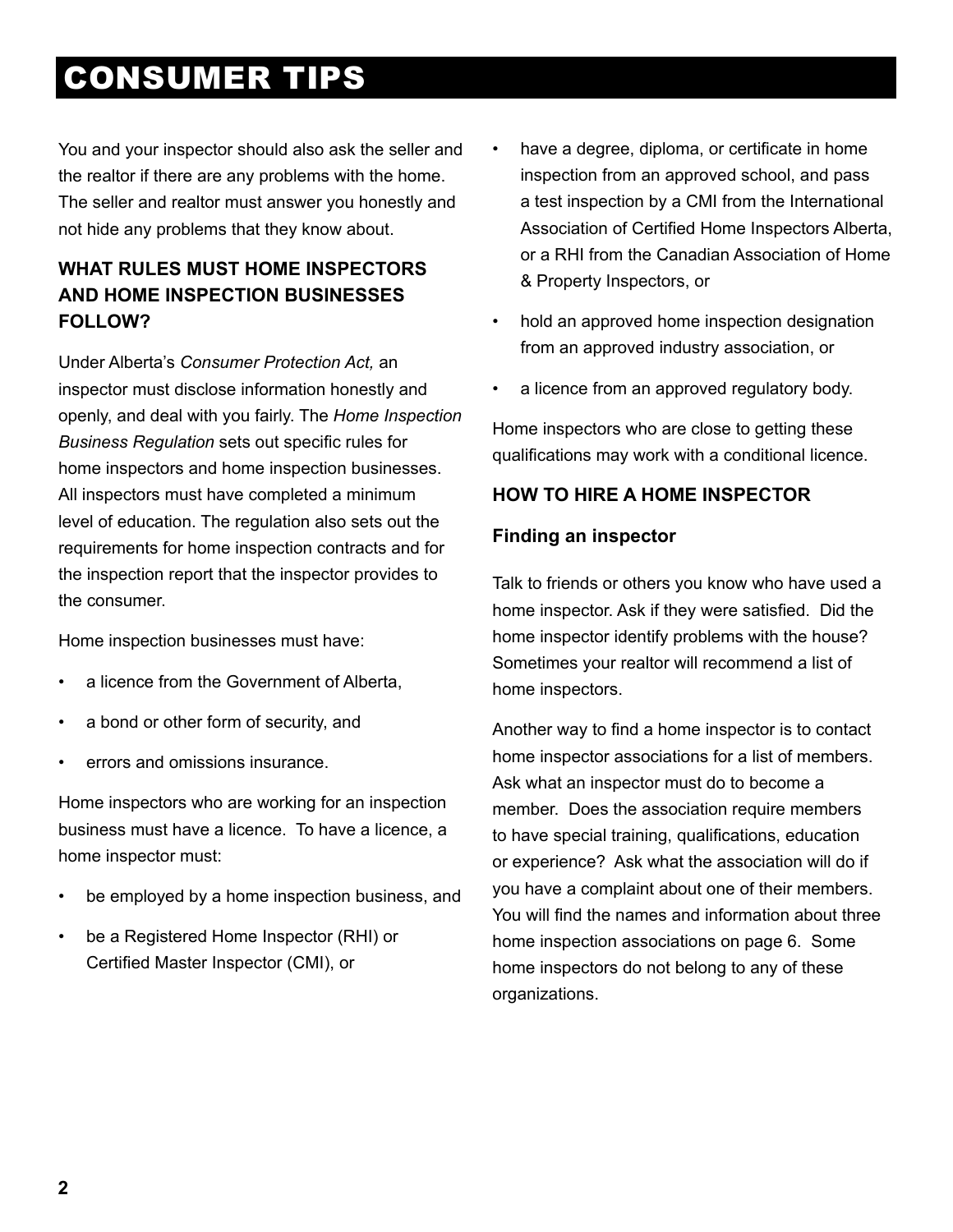#### **What to ask before you hire any home inspector**

Make sure you ask the following questions, even if the home inspector you are considering is highly recommended by a person you trust:

#### **1. Licence**

Does the inspector have a licence? All home inspectors and home inspection businesses in Alberta must have a licence and show it to you when asked. Note that a licence does not mean the Government of Alberta recommends a particular inspector or business.

Check the Service Alberta website at www.servicealberta.ca to see if a business is licensed. If you don't have access to the internet, you can call the **Consumer Contact Centre** at (780) 427- 4088 (Edmonton) or toll free in Alberta 1-877-427- 4088 for this information.

#### **2. Education, training, qualification and experience**

Ask the home inspector about his or her educational background, years of experience, courses taken, and qualifications. Many inspectors have a background in the construction trades. Has the inspector taken any continuing education courses to keep up with new construction materials and requirements?

#### **3. Knowledge of the Building Code**

Ask the inspector if he or she knows and understands the Alberta Building Code and the way it has changed over time. An old home will meet the code in the year it is built; however, new homes will have to meet today's building code.

#### **4. Conflict of interest**

Is the inspector being paid to inspect the home by anyone other than you? For example, if the inspector has received a fee from the realtor, your bank or mortgage broker, there would be a conflict of interest. The inspector is not allowed to carry out an inspection where there is a conflict of interest.

#### **5. References**

Ask the inspector to give you the names and phone numbers of at least three recent customers, then ask those customers for their comments. Would they recommend that inspector? Another way to find out about a home inspector is to call your local Better Business Bureau to check the business complaint history. If there were complaints, how did the business deal with them? Phone numbers for the Better Business Bureaus are on page 6.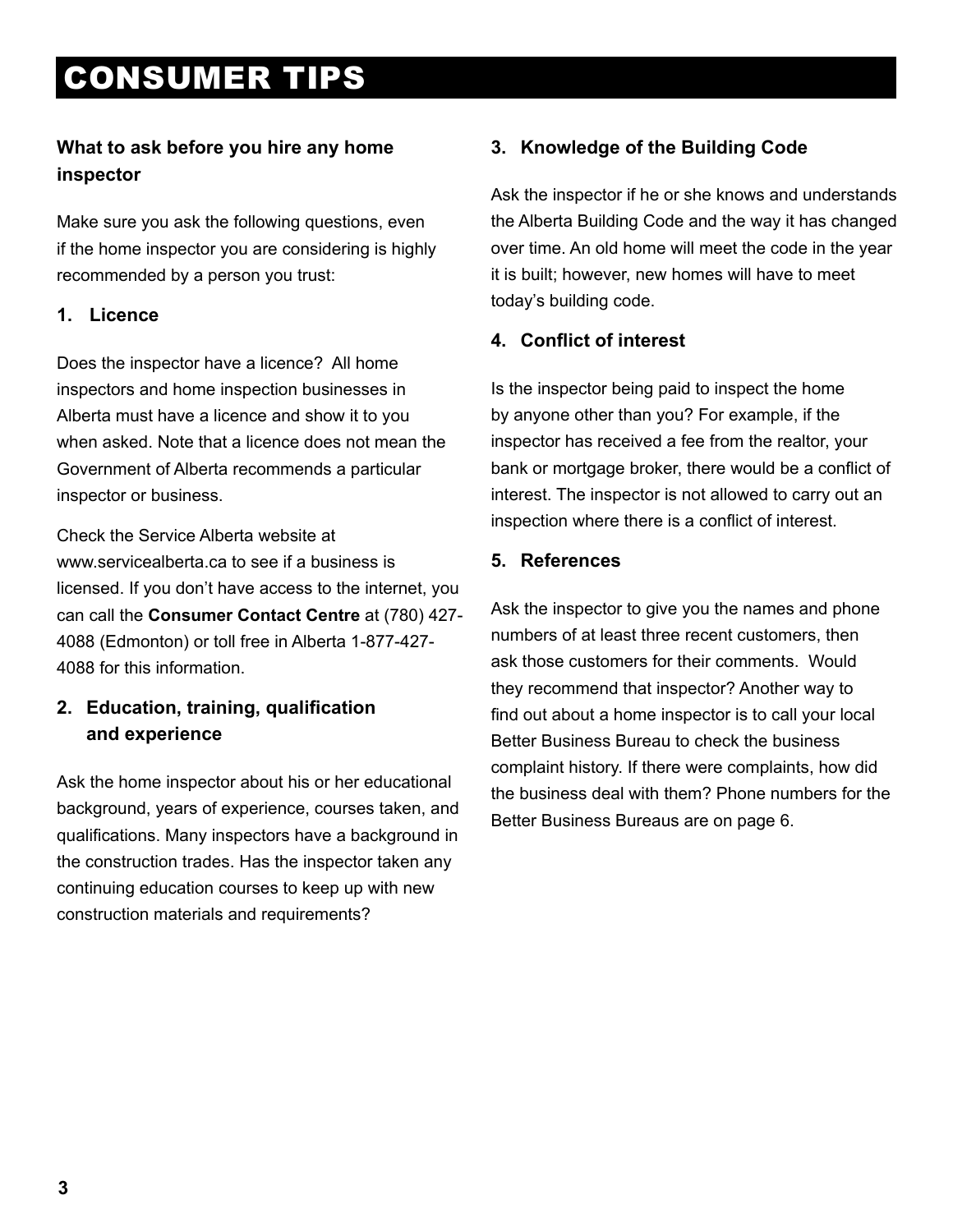#### **THE HOME INSPECTION CONTRACT**

Once you have chosen an inspector he or she must give you a home inspection contract. Read the contract carefully and make sure you understand it before you sign.

The home inspection contract must:

- be in writing,
- be legible,
- include your name and address,
- include from the home inspection business:
	- the name of the home inspection business,
	- its licence number,
	- business address (including street address),
	- telephone number and (if applicable) the fax number, and
	- email address.
	- If the inspection is to be contracted out to a different home inspection business, the contract must also give the name and licence number of that business and you will be asked to initial that part of the contract.
- give the name and licence number of the home inspector doing the inspection,
- give the address of the home to be inspected,
- state the date of the contract,
- state the date on which the inspection is to occur, and
- indicate when you will receive the completed home inspection report.

All of the items below must be listed in the contract for inspection, unless you agree otherwise by initialing those items that will not be inspected:

- Roofing
- Flashing and chimney
- Exterior including lot grading
- **Walkways**
- **Driveways**
- Retaining walls
- Patios and decks
- **Structure**
- **Electrical**
- **Heating**
- Heat pumps and cooling
- **Insulation**
- Plumbing
- **Interior**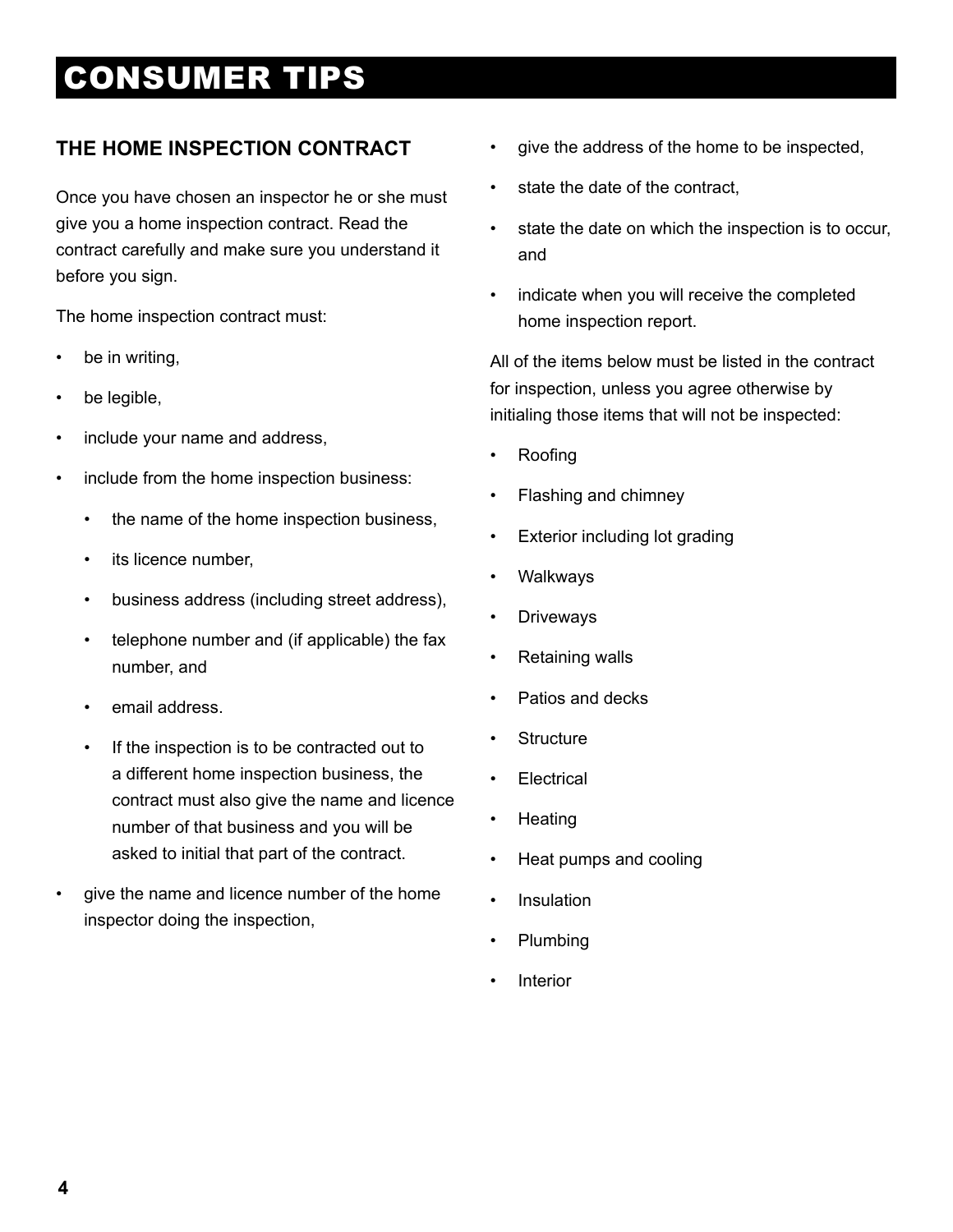<span id="page-4-0"></span>Attached garages or carports are included in the inspection. Other outbuildings or structures not attached to the home are only included in an inspection if they are specified in the contract.

If the home inspection does not include the inspection of mould or asbestos, the contract must include a statement, initialled by the consumer, indicating that fact.

Make sure everything you want to have inspected is listed in the contract. Talk to your inspector about adding anything else that you want inspected. The home inspector is responsible for inspecting only what is listed in the contract.

The contract must not state that the liability of the inspector or the business is limited, or say that you only have a certain time to make a claim against the home inspection business or home inspector.

The inspection will be non-invasive (that is, will not damage the property) unless the owner agrees in writing to allow an invasive inspection.

Once you have read and understood the contract, you and the inspector will sign it and each will get a copy.

#### **THE HOME INSPECTION REPORT**

A home inspection report must:

- be in writing,
- be legible,
- provide information about the condition of all the parts of the home included in the contract, and
- be given to you on or before the date stated in the contract.

The contents of the report are confidential and the inspector or inspection business must not disclose them unless you agree, there is a serious health and safety risk, or there is another legal reason.

The home inspector or the home inspection business is not allowed to give you an estimate of the cost of any repair or improvement identified by the home inspection. To fix defects identified by the home inspector and determine the cost, contact qualified trades people.

# Make sure everything you want to have inspected is listed in the contract.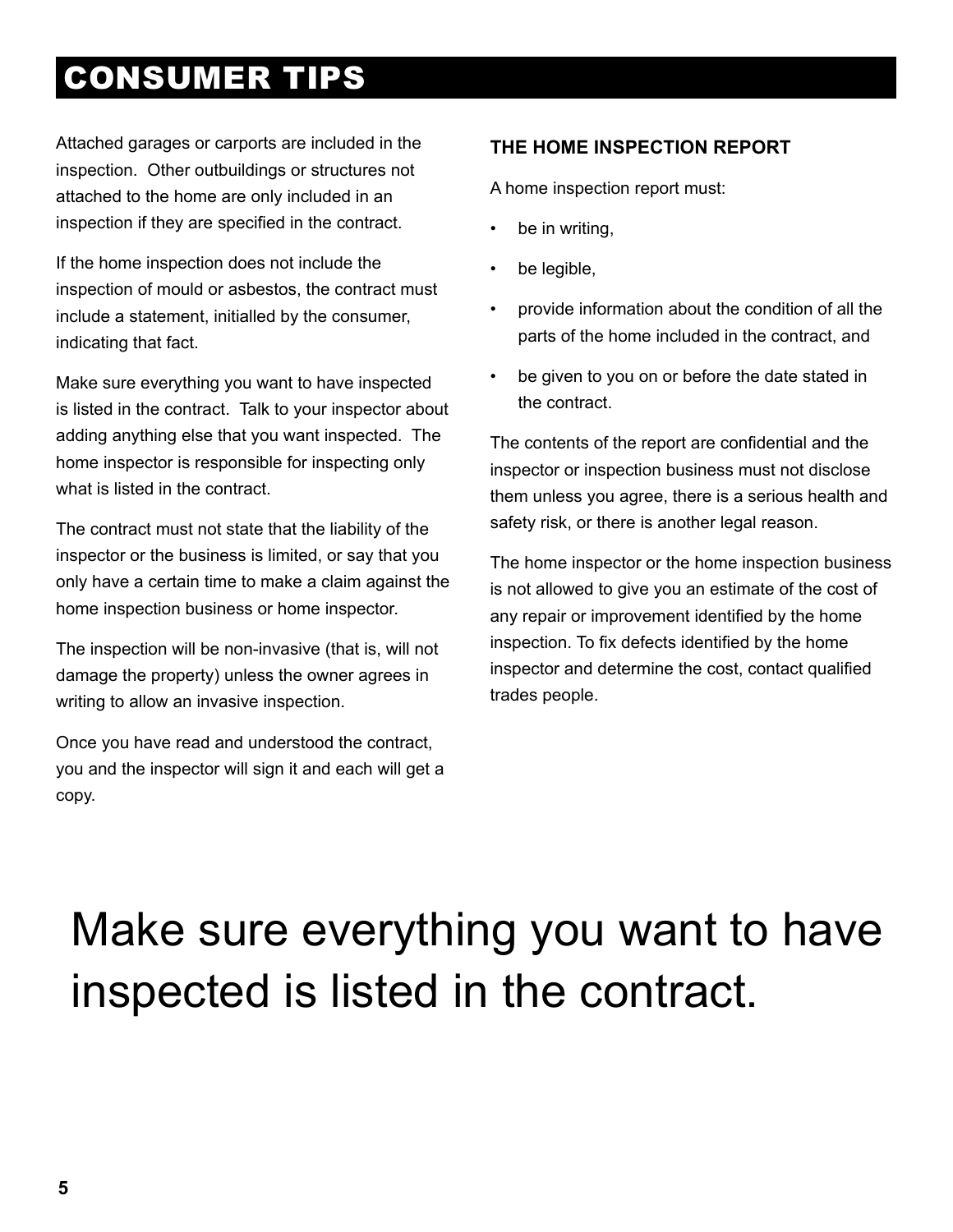#### <span id="page-5-0"></span>**FOR MORE INFORMATION**

For information about the *Consumer Protection Act* or home inspector licences, contact:

#### **SERVICE ALBERTA**

#### **Consumer Contact Centre:**

In Edmonton: [780-427-4088](tel:18774274088) Toll-free in Alberta 1-877-427-4088 [www.servicealberta.ca](http://www.servicealberta.ca/ConsumerTipsheets.cfm)

#### **Queen's Printer Bookstore**

You may purchase Acts and regulations from the Queen's Printer Bookstore: 10611 - 98 Avenue, Edmonton, Alberta T5K 2P7 **Edmonton**: 780-427-4952 Toll-free in Alberta: Dial 310-0000 then 780-427-4952

These are also free for you to download in the "pdf" or "html" formats at [www.qp.alberta.ca](http://www.qp.alberta.ca)

For complaint history of home inspection businesses, contact:

#### **Better Business Bureau of Central and Northern Alberta**

In Edmonton: 780-482-2341 Toll-free: 1-800-232-7298 <http://edmonton.bbb.org/>

#### **Better Business Bureau of Southern Alberta and East Kootenays**

In Calgary: 403-517-4222 Toll-free: 1-800-221-6690 <http://calgary.bbb.org/>

For information to help buyers and sellers, contact:

#### **The Real Estate Council of Alberta (RECA)** See RECA's Property Inspection Request form at [https://www.reca.ca/consumers/information/tools-for](https://www.reca.ca/consumers/information/tools-for-buying-and-selling.htm)[buying-and-selling.htm](https://www.reca.ca/consumers/information/tools-for-buying-and-selling.htm)

#### **HOME INSPECTION ORGANIZATIONS**

**Canadian Association of Home and Property Inspectors (CAHPI), Alberta Chapter** 403-248-6893 Toll Free: 1-800-351-9993 [www.cahpi-alberta.com/](http://www.cahpi-alberta.com/)

**Canadian National Association of Certified Home Inspectors (CanNACHI)** 1-705-466-3232 [www.cannachi.org/](http://www.cannachi.org/)

#### **International Association of Certified Home Inspectors (InterNACHI), Alberta Chapter**

[ab.nachi.org/albertanachi](http://ab.nachi.org/albertanachi/about.html 1)

#### **LISTING OF LICENSED HOME INSPECTORS**

#### **Service Alberta**

Search for a business, charity or fund-raiser [www.servicealberta.ca/976.cfm](http://www.servicealberta.ca/976.cfm)

A current version of this and other consumer publications are available at the Service Alberta website www.servicealberta.ca. Most public libraries have Internet access if you don't have access at home.

If you need more copies of this publication, you have permission to photocopy.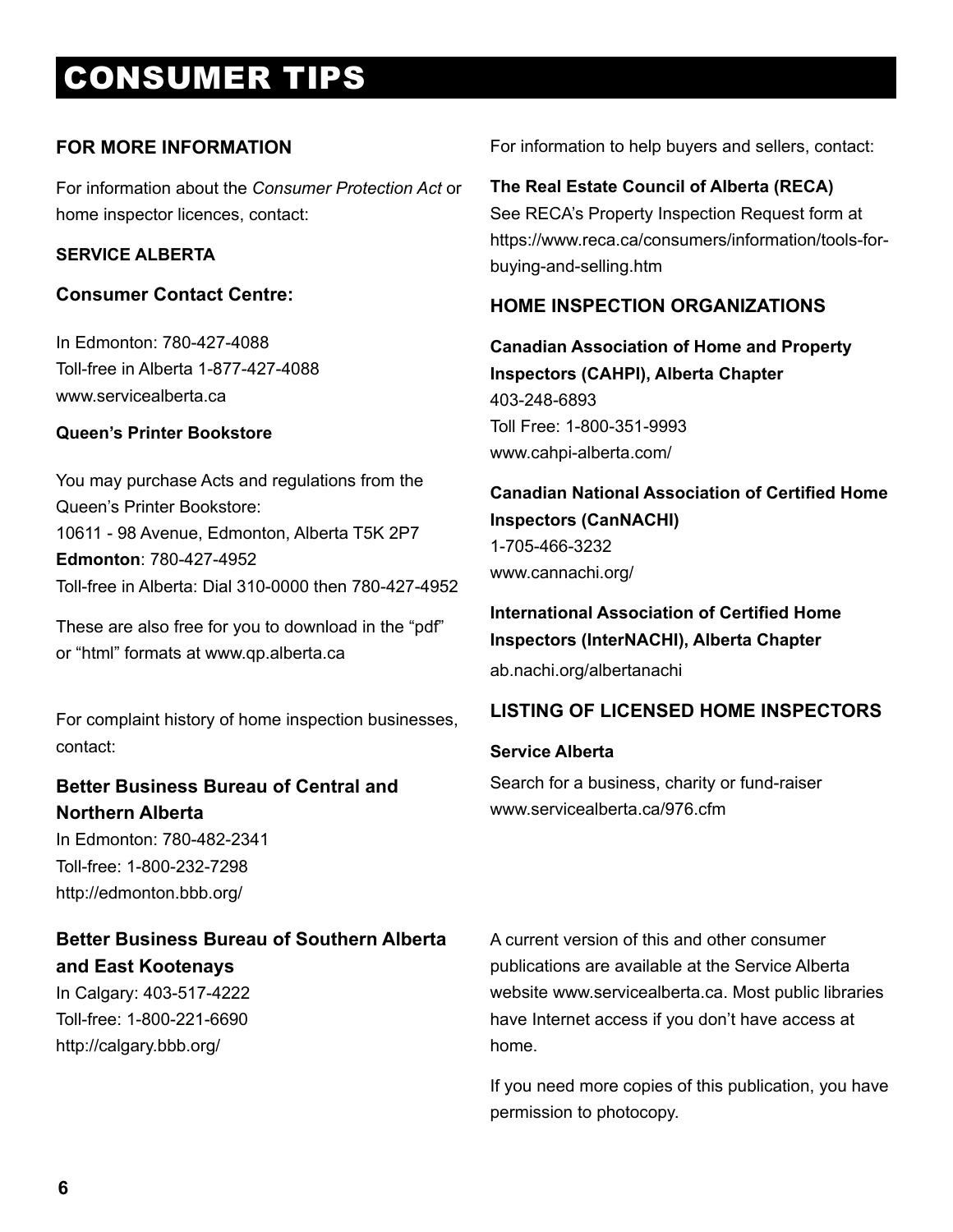#### <span id="page-6-0"></span>**HOME INSPECTION CHECKLIST**

- 1. If a home inspector or home inspection business is recommended by friends or others:
	- $\Box$  Were they satisfied?
- 2. If you contact industry associations to find a home inspector:
	- $\Box$  What are the inspector's qualifications, education, training and experience?
	- $\Box$  What is required to be a member of the association?
	- $\Box$  How does the association handle a consumer complaint?
- 3. Ask the home inspector:
	- $\Box$  Does he or she have a licence from the Government of Alberta? Ask to see it.
	- $\Box$  What is their education, training, qualification and experience?
	- $\Box$  What is their knowledge of the Alberta Building Code?
	- $\Box$  Is there a conflict of interest?
	- $\Box$  Can they provide at least three references?
	- $\Box$  Is the inspector getting a referral fee from anyone?
- 4. Check the references.